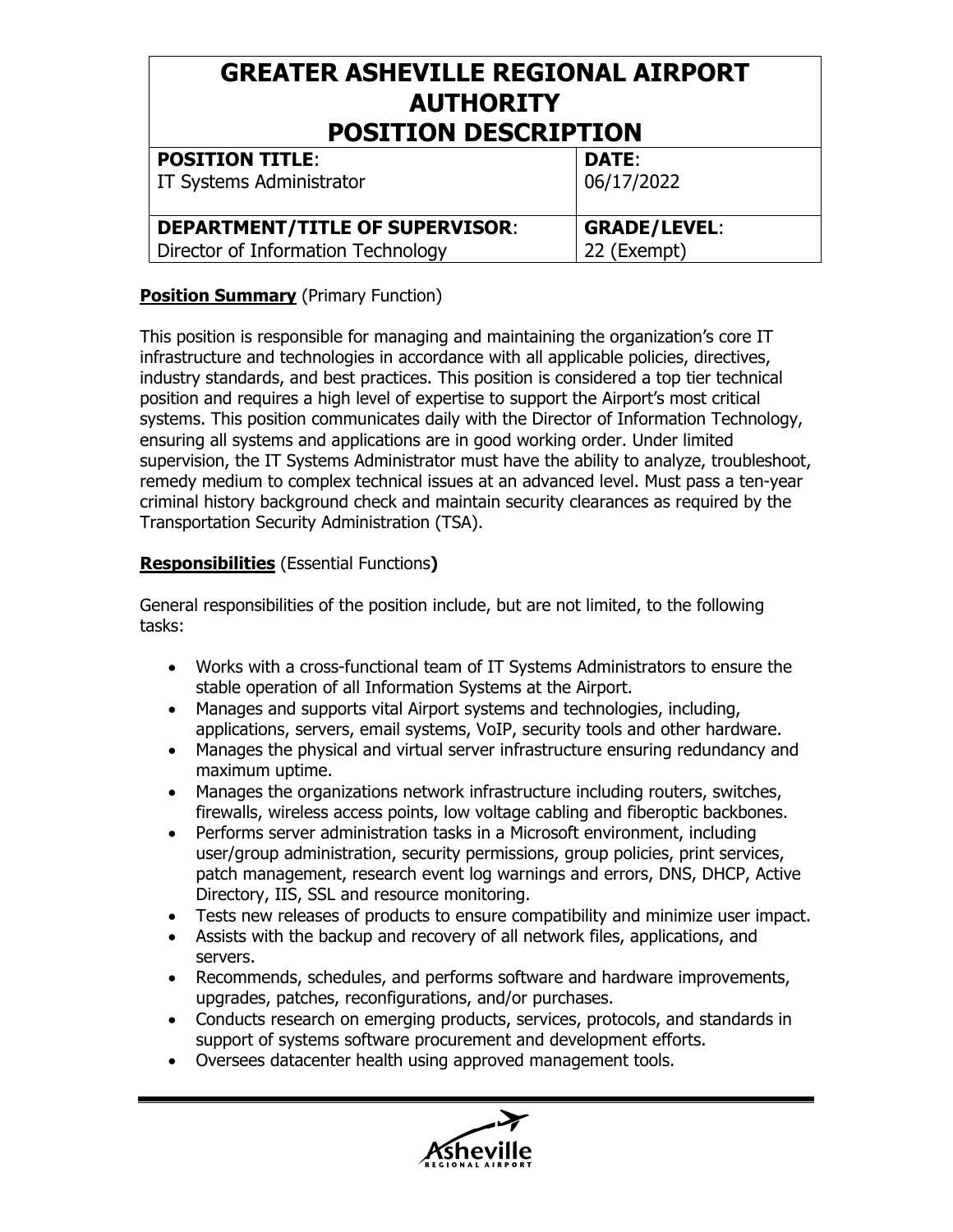# **GREATER ASHEVILLE REGIONAL AIRPORT AUTHORITY**

| <b>POSITION DESCRIPTION</b>            |                     |  |
|----------------------------------------|---------------------|--|
| <b>POSITION TITLE:</b>                 | <b>DATE:</b>        |  |
| IT Systems Administrator               | 06/17/2022          |  |
| <b>DEPARTMENT/TITLE OF SUPERVISOR:</b> | <b>GRADE/LEVEL:</b> |  |
| Director of Information Technology     | 22 (Exempt)         |  |

- Proactively anticipates problems and puts processes or solutions in place to avoid them in the future; or refers problems to appropriate source.
- Helps manage new projects and initiatives.
- Interacts with, meets with, discusses, and troubleshoots issues with vendors; evaluates vendor products, services, and makes suggestions.
- Frequently has direct customer, tenant, vendor, and end user interaction.
- Develops and documents technical processes, procedures and diagrams as needed.
- Interacts with other team members to assist in troubleshooting, identifying root cause and provides advanced technical support to end users when needed.
- Relies on emerging technologies to resolve issues.
- Responsible for maintaining some confidential information.
- Responsible for any other duties as may be assigned from time to time by the Director of Information Technology.
- May be required to work in shifts as deemed necessary by Director of Information Technology.
- On call 24/7/365.

#### **Education Requirements**

- Bachelor's degree in the field of computer science and/or 5 years equivalent work experience.
- Continuing education / development in the field of technology required.

#### **Certifications**

• Professional certifications in Microsoft, VMWare and/or Networking may be required.

#### **Experience Requirements**

- Experience in project management, application integration and cloud computing.
- Able to read and interpret construction drawings.
- Hands-on software and hardware troubleshooting experience.
- Experience documenting and maintaining configuration and process information.

#### **Special Knowledge, Skills, and Abilities**

 This position requires skills in prioritization, organization, verbal communications and interpersonal relations, and the ability to manage multiple projects simultaneously.